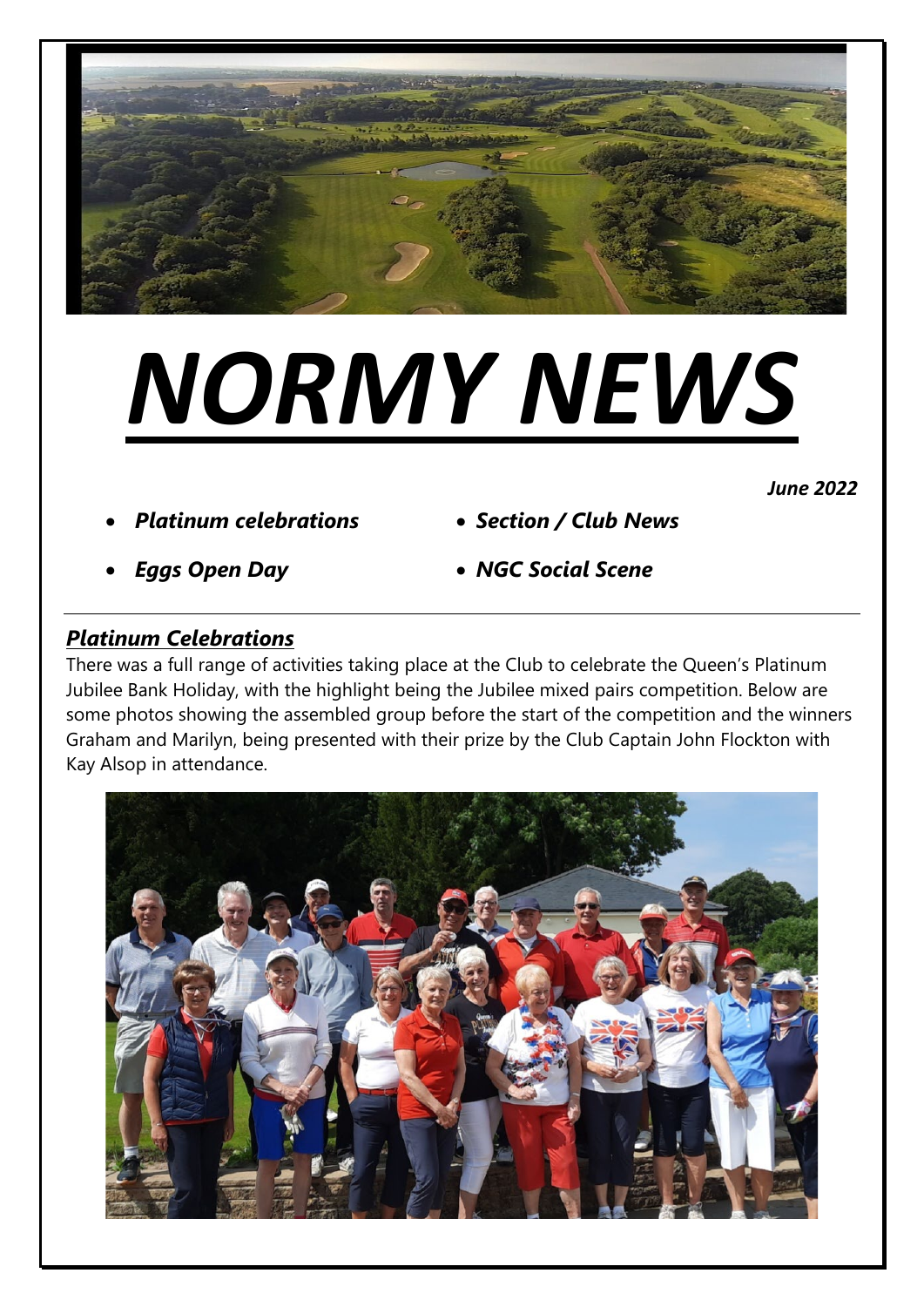

# *Eggs Open Day*

The Seniors Open was held in excellent conditions with sunshine and little wind which was a pleasant surprise after the rain of previous days. The course was well presented thanks to the hard work of the greens team. Over 90 pairs took part with entrants from far and wide having an enjoyable day of golf with good hospitality supplied by staff and volunteers raising funds for the club Captain's charity.

The Competition comprised a pairs better-ball Stableford with two nearest the pin prizes and free "twos".

# **Final results are as follows:-**

1st R Newman & M Todd - Temple Newsam - 47 points 2nd M McGuire & P Egan - Bacup - 46 points 3rd J Poppleton & B Parkes - Normanton - 45 points 4th J Wright & A Forsyth - Normanton - 45 points (countback) 5th A Forsyth & A Smith - Cleckheaton - 44 points 6th J Turner & L Benson - Normanton - 44 points (countback) 7th J Stansfield & G McHugh - Brookdale - 44 points (countback) 8th G Crossley & J Haigh - Normanton - 44 points (countback) 9th J Brown & R Lester - Roundhay - 44 points (countback) 10th R Willis & R Tandy - Normanton - 44 points (countback)

#### **Nearest Pins:-**

Second Hole - Mick Lowes - Thornhurst - 86cm Tenth Hole - Alan Murphy - Normanton - 81cm

**Twos:-** 25 players achieved twos earning six balls each.

With so many visitors playing the course, the Eggs took this opportunity to run a survey which showed visitors scored us 9.5 out of 10 on "would you recommend NGC". The staff and volunteers scored the highest with an impressive 9.8 out of 10 proving that we remain extremely popular with golfers visiting the Club.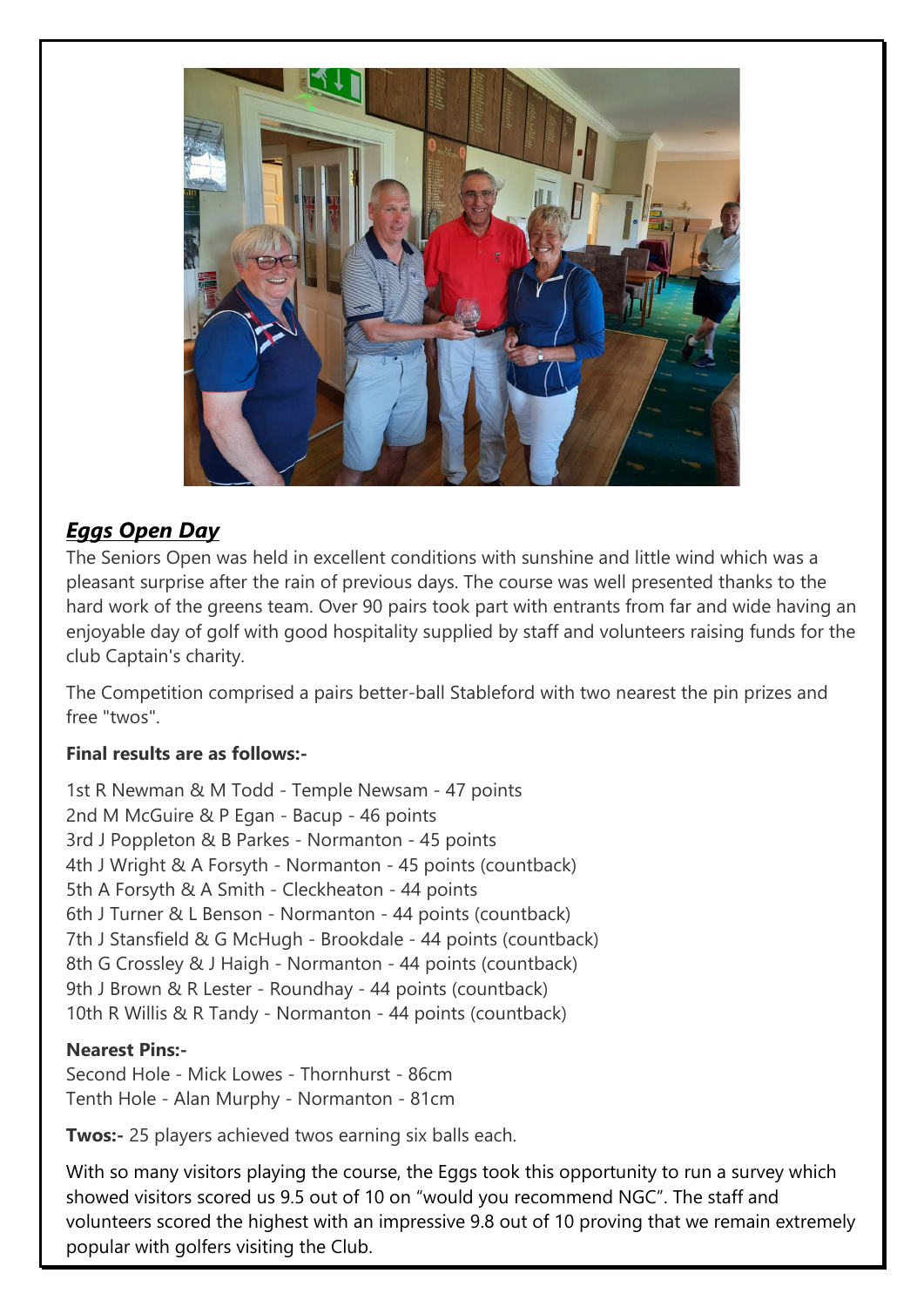# *Section News/Representative Teams*

### **Scratch Team**

The scratch team have played 2 matches and currently lie bottom of the table but with plenty of the season left so hopefully things will improve during the rest of the season. Any members wanting to come down on a Monday night and support the lads are most welcome.

|     | Place Squad                 | <b>Fixtures</b> |                |                | 'Games,        |                                                    |                |                |   |                |
|-----|-----------------------------|-----------------|----------------|----------------|----------------|----------------------------------------------------|----------------|----------------|---|----------------|
|     |                             |                 |                |                |                | Played Won Drawn Lost Played Won Drawn Lost Points |                |                |   |                |
| 1st | Sand Moor Scratch           | 3               | 3              | - 0            | $\overline{0}$ | 9                                                  | 7              | -1             |   | 15             |
| 2nd | <b>Woolley Park Scratch</b> | 3               | 2              | $\overline{0}$ | $\mathbf{1}$   | 9                                                  | $\overline{4}$ | $\overline{1}$ | 4 | 9              |
| 3rd | Leeds Scratch               | 2               | 1              | $\Omega$       | $\mathbf{1}$   | 6                                                  | 3              | $\Omega$       | 3 | 6              |
| 4th | Temple Newsam Scratch 2     |                 | $\overline{0}$ | $\overline{0}$ | 2              | 6                                                  | $\mathcal{P}$  | $\Omega$       | 4 | $\overline{4}$ |
| 5th | <b>Normanton Scratch</b>    | $\overline{2}$  | $\Omega$       | $\Omega$       |                | 6                                                  |                | $\Omega$       | 5 | -2             |

### **Nett Team**

The Nett Team are also languishing at the bottom of their league after 2 matches, but again with still much to play for. Member support is also welcome for the Nett lads.

|                 | Place Squad               | <b>Fixtures</b> |                |              |                | Games                                       |                |             |                |                |  |
|-----------------|---------------------------|-----------------|----------------|--------------|----------------|---------------------------------------------|----------------|-------------|----------------|----------------|--|
|                 |                           | <b>Played</b>   |                |              |                | Won Drawn Lost Played Won Drawn Lost Points |                |             |                |                |  |
| 1st             | <b>Woolley Park Nett</b>  | 3               | 3              | $\Omega$     | $\overline{0}$ | 9                                           | 7              | $\Omega$    | 2              | 14             |  |
| 2 <sub>nd</sub> | Whitwood Nett             | 3               | $\mathbf 1$    | $\mathbf 1$  | $\mathbf{1}$   | 9                                           | 5              | $\mathbf 1$ | 3              | 11             |  |
| 3rd             | Temple Newsam Nett 3      |                 | $\overline{1}$ | $\mathbf{1}$ | $\mathbf 1$    | 9                                           | $\overline{4}$ | -1          | $\overline{4}$ | 9              |  |
| 4th             | Wakefield Nett            | 2               | $\mathbf{1}$   | $\Omega$     | $\mathbf{1}$   | 6                                           | 3              | $\Omega$    | 3              | 6              |  |
| 5th             | <b>Waterton Park Nett</b> | 2               | $\mathbf 1$    | $\Omega$     | $\overline{1}$ | 6                                           | 3              | $\Omega$    | 3              | 6              |  |
| 6th             | <b>Oulton Hall Nett</b>   | 3               | $\Omega$       | $\Omega$     | 3              | 9                                           | 2              | $\Omega$    | 7              | $\overline{4}$ |  |
| 7 <sub>th</sub> | <b>Normanton Nett</b>     | $\overline{2}$  | 1              | $\Omega$     | $\overline{1}$ | 6                                           | $\overline{2}$ | $\Omega$    | $\overline{4}$ | $\overline{4}$ |  |

# **Tigers Section (8 to 15 h/cap range)**

The Tigers Section are continuing to provide teams to compete in 2 different Leagues, the Heavy Woollen League (which they won last year) and the North Leeds League. *League positions will be shown in the next edition.*

The Rabbits and Tigers open day on Saturday 25/06 is booking up quick. The price is £15 per player, we will also be offering a free bookable warm up session in the Simulator before your round.

# **Rabbits Section (15 and above h/cap range) –**

The Rabbits continue with their very demanding fixture schedule, finding teams to fulfil their fixtures for the 10 man Heavy Woollen League where they have already played 3 matches and are currently lying  $5<sup>th</sup>$  in the league, the Leeds & District 2 man league (see latest league table below), the Wakefield & District Trophy matches and knockout comp, plus several friendly matches like, the Rocks Decanter, Reynolds O'Donnell Trophy and the LIV Cavum Trophy.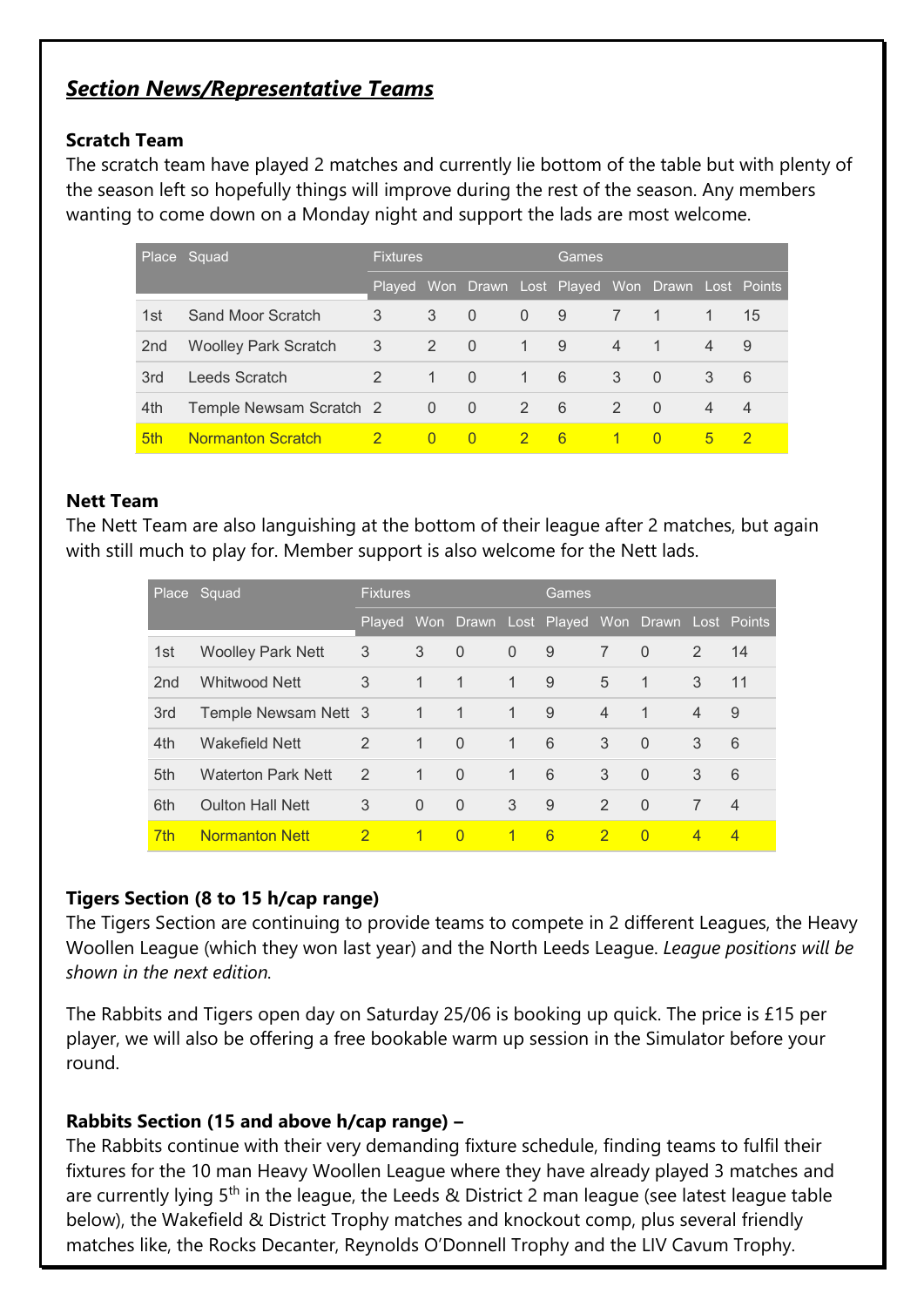| Heavy Woollen 10 man League |                |                |                |                |            |
|-----------------------------|----------------|----------------|----------------|----------------|------------|
| <b>Division 1</b>           | P              | W              | D              | L              | <b>Pts</b> |
| Wike Ridge                  | $\overline{4}$ | 2              | 1              |                | 17         |
| Howley Hall                 | 3              | 2              | $\overline{0}$ |                | 14         |
| Dewsbury                    |                | 1              | 1              |                | 14         |
| Temple Newsam               | $\overline{4}$ |                |                | 2              | 14         |
| Normanton                   | 3              | $\overline{0}$ | 1              | $\overline{2}$ | 7          |
| <b>Woolley Park</b>         |                |                | $\overline{0}$ | $\Omega$       | 6          |

#### L&D 2 Man League

| <b>Premier Division</b> | P              | W              | D              | L              |                | <b>Pts</b>     |
|-------------------------|----------------|----------------|----------------|----------------|----------------|----------------|
| Wike Ridge              | $\overline{4}$ | $\overline{4}$ | $\Omega$       | $\Omega$       | 12             | 8              |
| Moor Allerton           | $\overline{4}$ | 3              | $\Omega$       | $\mathbf{1}$   | 17             | 6              |
| Normanton               | $\overline{4}$ | 3              | $\overline{0}$ | $\mathbf{1}$   | $\overline{7}$ | 6              |
| Headingley              | $\overline{4}$ | $\overline{2}$ | $\mathbf{1}$   | $\mathbf{1}$   | 2              | 5              |
| Scarthingwell           | $\overline{4}$ | $\overline{2}$ | $\Omega$       | 2              | $-4$           | $\overline{4}$ |
| Howley Hall             | $\overline{4}$ | $\mathbf{1}$   | $\Omega$       | 3              | $-2$           | $\overline{2}$ |
| Rawdon                  | $\overline{4}$ | $\Omega$       | 1              | 3              | $-15$          | 1              |
| Sand Moor               | $\overline{4}$ | $\Omega$       | $\Omega$       | $\overline{4}$ | $-17$          |                |

Anyone wanting to participate in these games please contact Steve or Adrian on [rabbits@normantongolf.co.uk](mailto:rabbits@normantongolf.co.uk) 

#### **Ladies Section –**

The ladies are playing in the YLCGA White Rose league this year and have only played one match so far, at home to Hillsborough. The games were very close with unfortunately Normanton losing 4.5, however everyone enjoyed it. The next match is Thursday 9th June at Cookridge. The ladies have also resurrected some old events this year such as the Dick and Liddie and have already held one which everyone enjoyed.

# **Eggs Section –**

The regular Tuesday Eggs comps continue with a major comp "The Eggs Trophy" this coming Tuesday. Alan is also progressing with their "friendly" team matches with the next one being away at Darrington GC. Anyone interested in playing in these matches please check the Eggs notice board for advanced details and dates.

#### **Juniors Section –**

On 22nd May Aaron England held his Junior Captain's Away Day at Rotherham GC. All those who played thought the course was terrific and came in with some very good scores. 1st place (on count back) with 40 points, was our junior Vice Captain, Charlie Bray. In 2nd place also with 40 points Jocelyn Deary. In 3rd place with 39 points was Billy Sturgen. Everyone had a great day.

There was more Junior success as Oliver Bateson won The LDGU Junior Team Championship with a net 65, well done Oliver what a tremendous individual achievement!

The success for NGC Juniors didn't stop there as we sent a 3 person team to the L&D junior team championship held at Low Laithes Golf Club on 29th May and finished in 2<sup>nd</sup> place with level par. Congratulations to Oliver Bateson, Charlie Bray and Jocelyn Deary.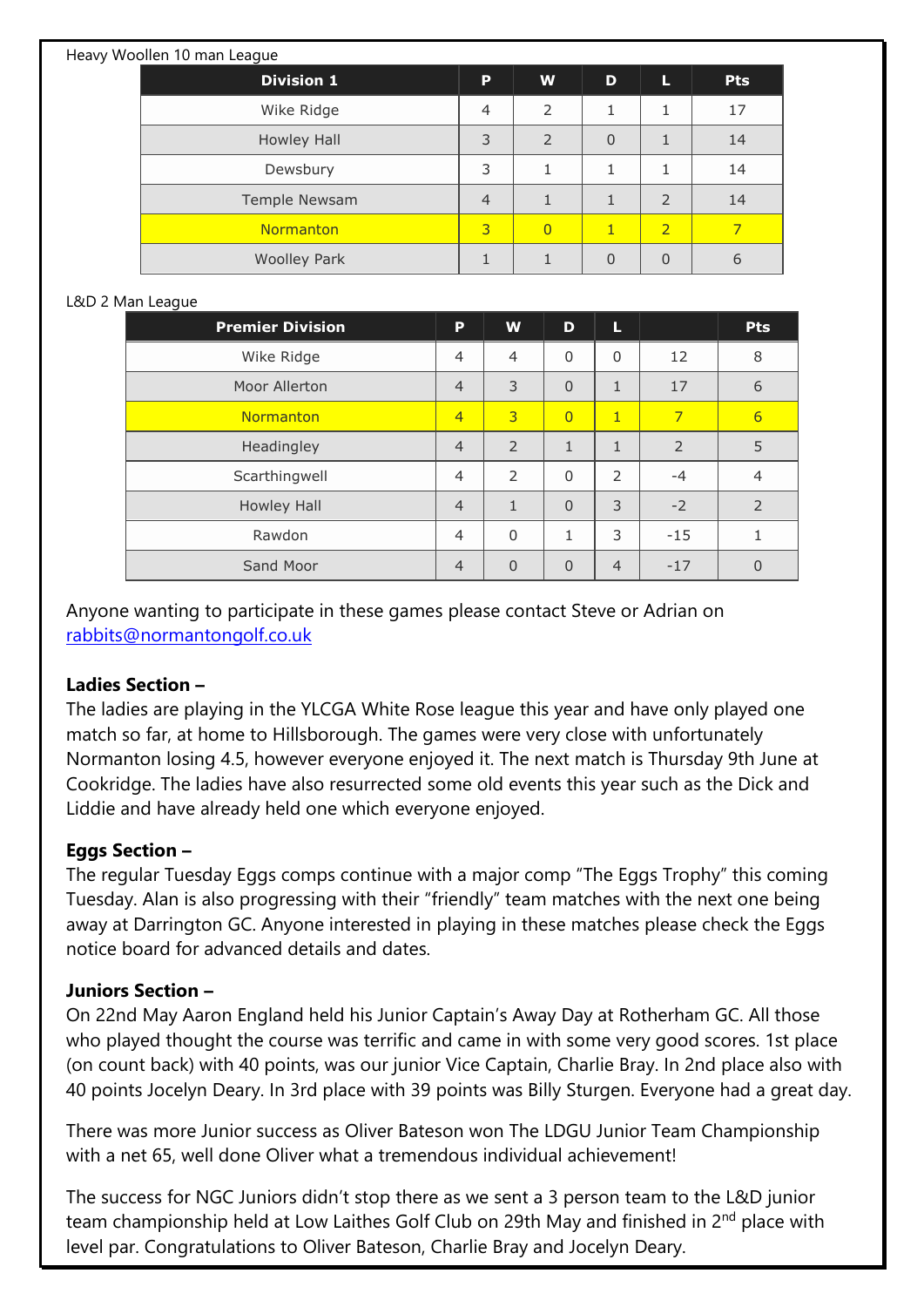The Junior Section is really going from strength to strength and are a credit to the Club. A reflection of this is that for the first year ever we have enough strength in depth to enter 2 teams in the Leeds & District Junior Leagues with our 1<sup>st</sup> team currently  $2^{nd}$  in their Leeds & District Junior League after 3 matches and our 2<sup>nd</sup> team lying a creditable 4<sup>th</sup> place.

|     | Place Squad             | <b>Fixtures</b>            |                |                | Games        |                                                    |                |               |                |                |
|-----|-------------------------|----------------------------|----------------|----------------|--------------|----------------------------------------------------|----------------|---------------|----------------|----------------|
|     |                         |                            |                |                |              | Played Won Drawn Lost Played Won Drawn Lost Points |                |               |                |                |
| 1st | Sand Moor Juniors 3     |                            | $\overline{2}$ | $\overline{0}$ | $\sqrt{1}$   | - 9                                                | 6              | $\Omega$      | 3              | 12             |
| 2nd | Normanton Juniors 3     |                            | $\overline{1}$ | $\overline{1}$ | $\mathbf{1}$ | $\overline{9}$                                     | $\sqrt{5}$     | $\mathbf{1}$  | 3              | 11             |
| 3rd | <b>Garforth Juniors</b> | 3                          | $\mathbf{1}$   | $\Omega$       | 2            | 9                                                  | $\overline{4}$ | $\mathbf{1}$  | $\overline{4}$ | 9              |
| 4th | Oulton Hall Juniors 2   |                            | 2              | $\Omega$       | $\mathbf{0}$ | 6                                                  | $\overline{4}$ | $\Omega$      | 2              | 8              |
| 5th | Wike Ridge J2           | $\overline{\phantom{0}}^2$ | 1              | $\Omega$       | $\mathbf{1}$ | 6                                                  | 3              | $\Omega$      | 3              | 6              |
| 6th | Leeds Juniors           | 2                          | $\mathbf{1}$   | $\Omega$       | $\mathbf{1}$ | 6                                                  | 2              | $\Omega$      | $\overline{4}$ | $\overline{4}$ |
| 7th | Headingley Juniors 3    |                            | $\Omega$       | 1              | 2            | 9                                                  | 1              | $\mathcal{P}$ | 6              | 4              |

|                 | Place Squad              | <b>Fixtures</b> |              |                | 'Games         |                                                    |                |                |   |    |
|-----------------|--------------------------|-----------------|--------------|----------------|----------------|----------------------------------------------------|----------------|----------------|---|----|
|                 |                          |                 |              |                |                | Played Won Drawn Lost Played Won Drawn Lost Points |                |                |   |    |
| 1st             | Scarcroft Juniors        | 3               | 2            | $\Omega$       | $\mathbf{1}$   | 9                                                  | 6              | $\Omega$       | 3 | 12 |
| 2 <sub>nd</sub> | Wetherby Juniors 3       |                 | 2            | $\Omega$       | $\mathbf{1}$   | 9                                                  | 6              | $\Omega$       | 3 | 12 |
| 3rd             | Cookridge Hall J2 3      |                 | 2            | $\Omega$       | 1              | 9                                                  | 4              | $\Omega$       | 5 | 8  |
| 4th             | Normanton J <sub>2</sub> | 3               | $\mathbf{1}$ | $\Omega$       | $\overline{2}$ | 9                                                  | $\overline{4}$ | $\Omega$       | 5 | 8  |
| 5th             | Sand Moor J <sub>2</sub> | 3               | $\Omega$     | $\top$         | $\overline{2}$ | 9                                                  | 3              | $\overline{1}$ | 5 | 7  |
| 6th             | Darrington Juniors 3     |                 | 1            | $\overline{1}$ | 1              | 9                                                  | 3              | -1             | 5 | 7  |

The junior academy are playing in the golf sixes events which is organised through the golf foundation. Golf Sixes is a great way for Juniors to meet and have fun making friends with other juniors from other clubs, their first game was at Garforth GC on 22nd May. It was the first time for most of them playing on another course, although very nervous they really enjoyed themselves. The golf foundation sent 12 goodie bags filled with hat, water bottle, sleeve of balls, tees and a marker.



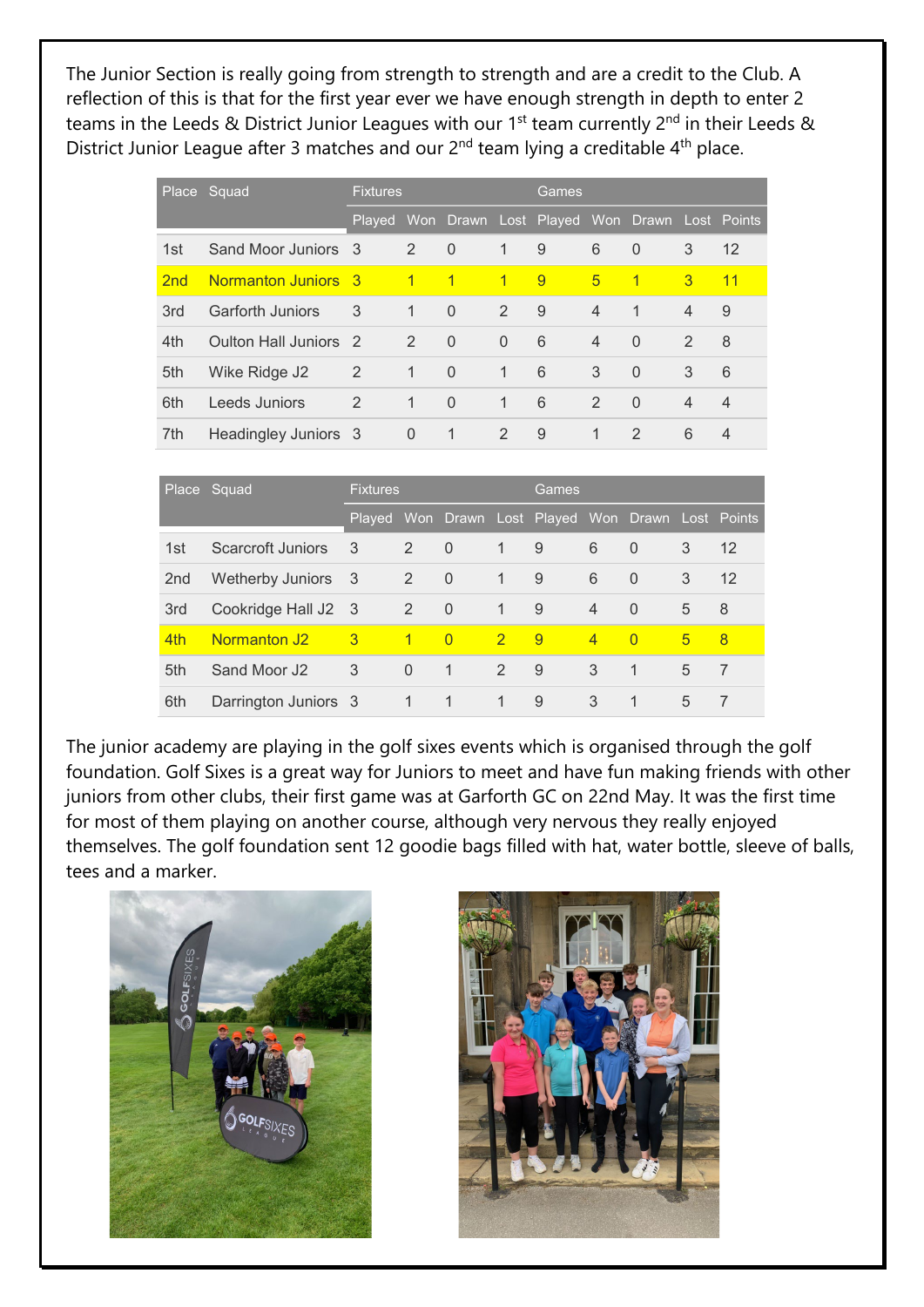# **Other Club News**

We have recently held 2 charity days, one for the Rob Burrows Motor Neurone day and today for the Air Ambulance Charity, organised by one of our members, Andy Sellars. Besides raising a considerable amount for their charities these events also generates money to the club in excess of £5K

Our first purchase of 12 rakes and stands will be placed out on the course in the next week with money raised through raffles, donations and 5% of competition funds being allocated towards this.

We are looking to get a business list together so members can choose other members services whether it be a plumber a electrician or even beautician. Please contact the office if you would like your business to be placed on the list. We are also looking to contact local businesses to create rewards for NGC members if you know of any businesses who would be willing to do this please let us know.

Gary held his Pros day in May which proved very successful and which raised £60 for the course fund. He would like to thank everyone who took part in it and in particular his sponsors.

We have a greens expert from STRI (professional agronomists) visiting the club on the 22/06 to assess and review the course and the greens. This will be followed by a meeting in the evening offering members an opportunity to get his thoughts on the course condition and what we could do to make it better. To attend this please put you name down on the list on the notice board.

Whilst we are now full on 7 day membership we have several places left on 5 day membership and as such we have an offer running at the moment for the first year of 5 day membership.

- £50 bar/ food credit
- Opportunity to have a half price lesson with the professional
- 1 free buggy hire for a round of golf.
- One free round of midweek golf for you and 3 guests.
- 20 mins in the Simulator for free.
- Join on either a pro rata to April or pay this years fees and be a member until 30/06/23

If any member introduces a 5 day member between now and 01/08 they will also receive the same benefits in return (apart from the last one, obviously).

# **NGC Social Scene**

We intend to keep all members fully up to date with all things happening at NGC, particularly on the social front. David Ryley (Club Vice-Captain) is also our Social Events Organiser and many of you are already aware of and attend the hugely successful monthly Quiz that David organises including the exciting "safe cracker" to finish off with.

#### Some upncoming events

- **FRIDAY NIGHT, 10th JUNE**...Race night in the jack fox lounge. Tickets £5 includes pie and pea supper during the evening. Doors open from 7.30pm
- Father's day lunch will be held in the Hatfeild Suite on Sunday, 19th June. Lunch will be £17.95 for a four course lunch including a "3 meat carvery". Tables can be reserved for 10pp.